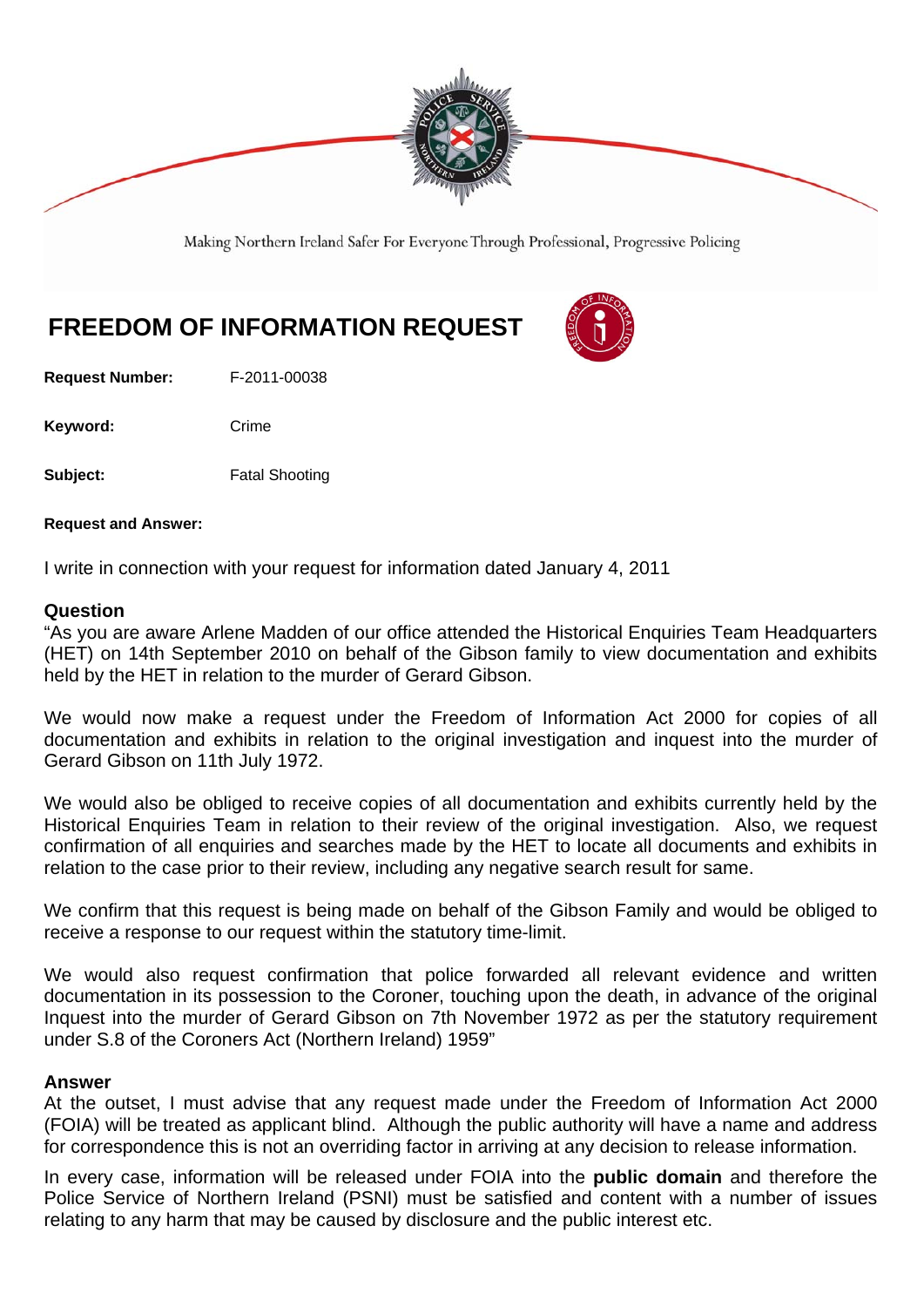The Historical Enquiries Team (HET) has prepared a report concerning the death of Gerard Gibson and the family has possession of this.

The Police Service of Northern Ireland (PSNI) has reviewed the material held and have consulted with the lead senior investigating officer, who reviewed the case and PSNI has considered your request for information. It has been decided not to release the information you have requested.

Section 17(1) of the Freedom of Information Act 2000 requires the PSNI, when refusing to provide such information (because the information is exempt) to provide you the applicant with a notice which:

- (a) states that fact,
- (b) specifies the exemption in question and
- (c) states (if not otherwise apparent) why the exemption applies.

The exemptions, as well as the factors PSNI considered when deciding where the public interest lies, are listed below:

Absolute Exemption

Section 40 (2) Personal information

Public authorities are in general, exempt from the Act's duty to provide access to 'personal data' (as defined in the Data Protection Act 1998).

Where an application for information is made by someone other than the 'data subject' disclosure of that information will often constitute a breach of the Data Protection Act and consequently the public authority will usually be exempt from its duties under the Act as a result of Section 40 (2).

The information you have requested contains personal data that relates to individuals who may be identified from this data. Details of the persons named in the Review Summary Report (RSR) and contained within the case papers have therefore been exempted pursuant to the provisions of Sections 40 (2) (a) (b) of the Freedom of Information Act.

This is an absolute exemption, which means there is no requirement to consider whether there is a public interest in disclosure. This is so because personal data is governed by other law (The Data Protection Act 1998). There are a number of elements to the Section 40 exemption and the second element is relevant in this instance. It is engaged if the request is for the personal data of someone other than the applicant.

Personal Data is regulated under the principles of the Data Protection Act 1998 and when information contains personal data about a third party it can only be refused if disclosure would breach any of the data protection principles.

I examined whether the information you requested is personal data as defined within the provisions of the Data Protection Act and I particularly focused on the following: -

- Does this data relate to, or focus on, or is it about a living individual?
- Could someone be identified from that data?
- As an incidental consequence could you learn something about an identifiable individual?
- Does the data impact on their privacy either in their work or family life?

In this instance I am satisfied the information is personal data as it about living individuals and what they witnessed at this particular time. If this data were to be released as a public disclosure I have no doubt it would impact on the privacy of the individual concerned in their private life.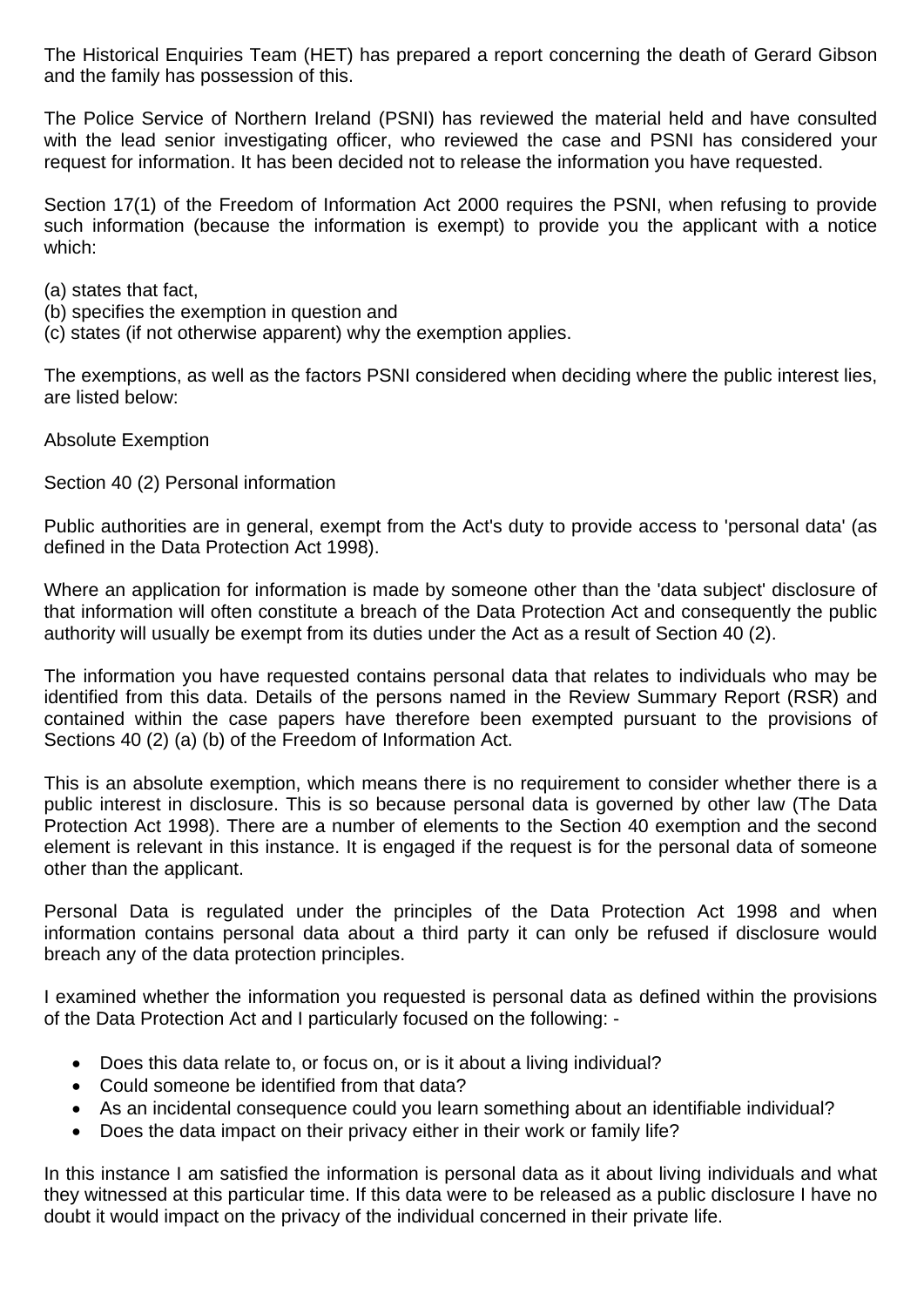As already highlighted, any disclosure under FOIA is a public disclosure and release of the personal data of an individual relating to their actions, would breach principles 1 & 2 of the Data Protection Act 1998.

Principle (1) - that personal data is processed lawfully and fairly. Personal data of this nature is initially imparted and recorded for the purposes of investigation or review of an incident by the PSNI. It will be treated in a highly confidential manner. Any public disclosure will be unlawful if there is a breach of that law of confidentiality.

Principle (2), that personal data is processed for a specific purpose and not further processed in any manner incompatible with that purpose. As previously mentioned, personal data in this instance was gathered and is processed for a specific investigation. Once personal data has been publicly disclosed, it will in many cases be used for a purpose other than for what it was initially obtained.

These individuals do not expect their personal data to be used for another purpose. If released into the public domain it may be used for a totally incompatible purpose, which could lead to intrusive attention from others.

All requests made under FOIA are applicant blind. A request must be treated as such and a public authority will always view any disclosure as into the public domain and not just to an individual.

Section 40 is an absolute exemption and does not require the public interest or harm to be evidenced and articulated to the applicant.

Qualified Exemptions

Section 30 (1) (a) (b) (c) Investigations and proceedings conducted by the public authority

Section 38 (1) (a) (b) Health & safety

Section 30 is a class based qualified exemption which means that the legislators have identified that the public interest considerations need to be evidenced and articulated to the applicant.

Section 38 is a prejudice based qualified exemption which means that the legislators have identified that the harm (prejudice) in disclosure as well as the public interest considerations need to be evidenced and articulated to the applicant.

#### **Harm**

The release of information at this time could jeopardise the well being physically and mentally of witnesses or potential witnesses.

The Police Service has a duty of care to all individuals involved in any investigation to ensure effective law enforcement and the prevention and detection of crime. The Police Service will not disclose information which could compromise an ongoing investigation or HET review.

Section 38 of the Freedom of Information Act 2000 also protects an individual's physical health and mental wellbeing whether the harm is real or perceived. Therefore the PSNI consider that by releasing the information you have requested relating to the investigation around the death of Mr Gibson may have the potential to identify different person/s and would not be in keeping with the Act.

Public Interest Test

Section 30 - Factors favouring disclosure.

Disclosure could promote public trust in providing transparency, demonstrating openness and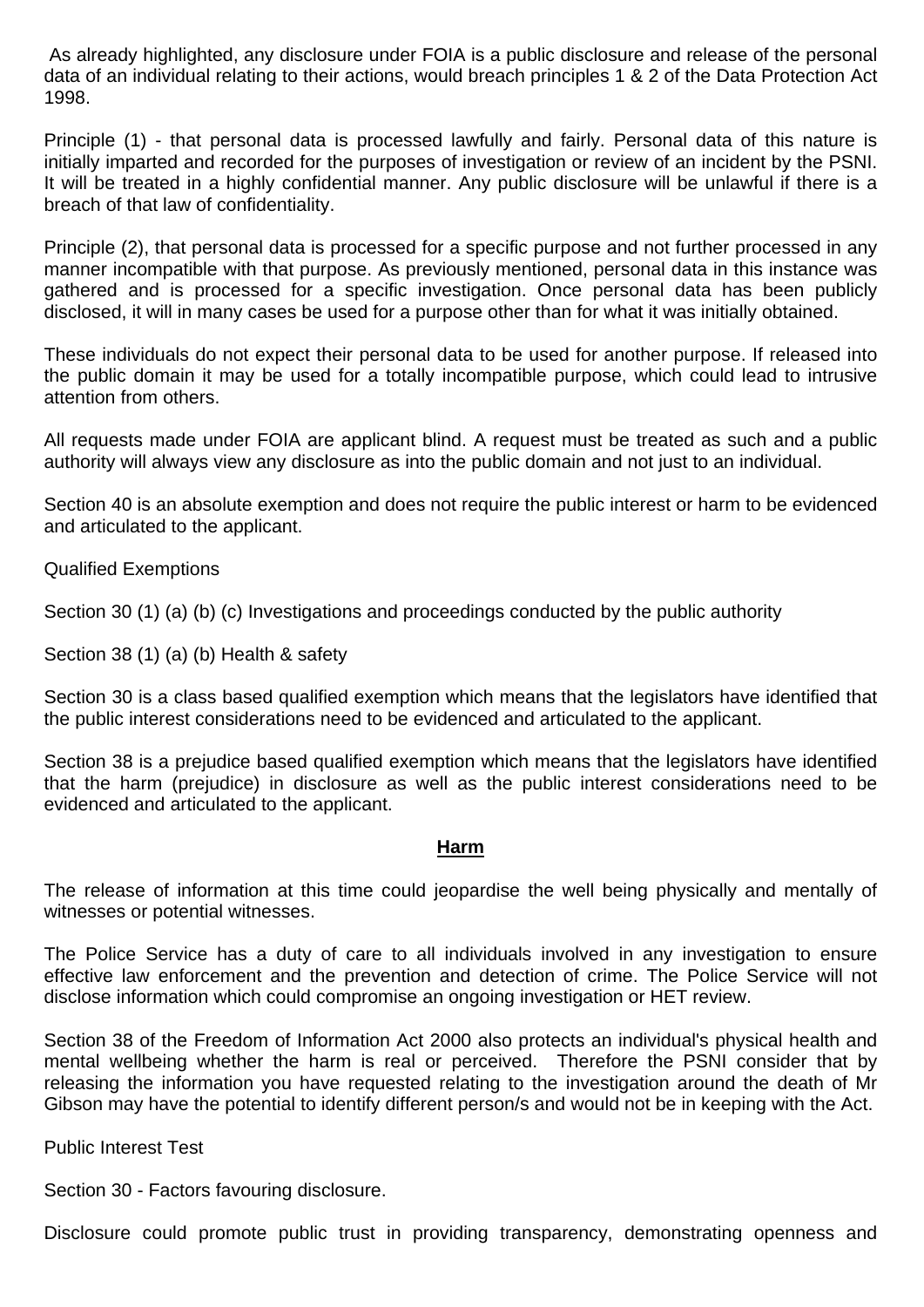accountability into how the investigation took place. It could allow the public to be satisfied that the investigation has been conducted efficiently and appropriately. Disclosure would also show that public funds were being used effectively and appropriately.

Section 30 -Factors favouring non disclosure.

The information requested relates to a review being conducted by the Historical Enquiries Team into the death.

If the details of the investigation were to be released, the ability of the HET review team to progress enquiries would be hampered and undermined if new witnesses or new information were identified in other cases being reviewed by the HET. Release of details of the review may affect the confidence of witnesses in other cases to engage with the HET. Confidence in the HET by victim's families could also be severely dented if its ability to interview witnesses were to be reduced.

It would therefore not be in the public interest to release information that may still be of assistance to the PSNI or HET.

Section 38 - Factors favouring disclosure.

Public safety is of paramount importance to the PSNI and must always be considered so that the PSNI's ability to fulfil its core function of law enforcement is protected. PSNI would not wish to endanger the health and safety of any individual.

Section 38- Factors favouring non disclosure.

Release of information that could identify key witnesses may lead to those responsible or other factions within the community identifying the witnesses. Some witnesses are also members of the public and it would not be in their interests to expose them to the risk of identification. There still exists a situation in Northern Ireland whereby others could use this information to intimidate or cause physical harm to witnesses if their identity was disclosed.

By disclosing the information the risks to individuals would be significant and there would be a loss of confidence in the police service to protect individuals.

## **Balance Test**

The requirement to withhold information relating to a criminal investigation or review into the death together with personal information, the release of which may affect the health and safety of individuals, must take precedence over the important issues of public accountability and transparency. This means that, at this time, it would not be in the public interest to release that information.

The HET considers that until all the deaths attributable to The Troubles are investigated, further investigative opportunities may exist and investigative opportunities may be severely hampered by the release of any of this material until the reviews are complete. Release could also jeopardise possible judicial process.

With regard to the query in relation to enquiries and searches carried out by the HET to locate all documents and exhibits. The HET collection process, also set out in the RSR at pages 3 and 13 was discussed during a family meeting on April 21, 2010 attended by members of Mr Gibson's family, Peter Madden and Arlene Madden from Madden and Finucane solicitors. The difficulties in locating original documents experienced by the HET were also explained to Arlene Madden on September 14, 2010 when she viewed the available case papers.